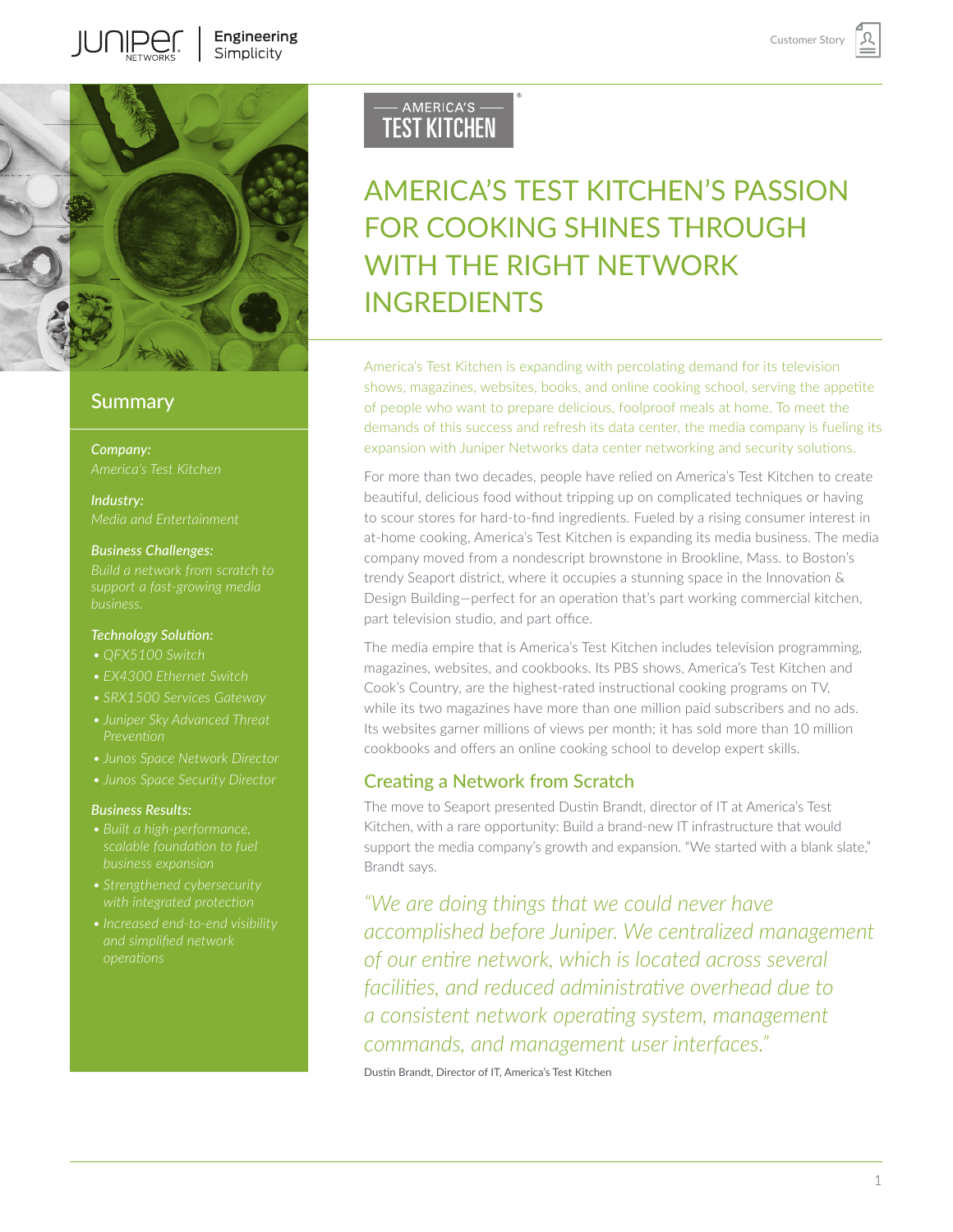America's Test Kitchen deployed a Juniper-based network at its headquarters and in its data center, anchored by the Juniper Networks® QFX5100 Switch and the Juniper Networks EX4300 Ethernet Switch. The powerful simplicity and scalability of the Juniper data center fabric deliver operational efficiency, which is critical for this fast-growing media business. Simplifying its data center architecture also lays the groundwork for a multicloud future.

Broadcast TV and magazine production mean uploading, editing, and moving high-definition video and huge image files. The America's Test Kitchen network is designed for such heavy-duty media usage and is primed for the industry's inevitable shift to ultra-high definition video. The network powers everything from television production and magazines to books, Web content, and administrative operations.

Everyone—from video editors to chefs to editorial assistants have fast, secure access to the applications, video, images, and data they need to produce and broadcast shows as well as to generate Web content. "We don't see any difference in latency or accessibility whether something's hosted onsite or in our offsite data center," Brandt says.

## Radically Simpler Network Fuels Growth

"We had an incredibly successful transition to Juniper," Brandt says. "Juniper is best-in-class. We have a network backbone that's exponentially faster than before and is much easier to manage and administer."

While America's Test Kitchen is a nationally recognized brand, like most midsize organizations, their IT team is relatively small. As Brandt explains, "TCO is very important. Operationally, we need to make sure we can provide as much value and efficiency as possible." The performance, resiliency, and integrated security of a Juniper network delivers that TCO. "From a TCO standpoint, Juniper delivers a very good value."

With a radically simpler, operationally more efficient network, IT can quickly adapt as business conditions change. For example, "we quickly and easily rearchitected portions of the network in the last days before we lit up the facility," Brandt says.

"We are doing things that we could never have accomplished before Juniper. We centralized management of our entire network, which is located across several facilities, and reduced administrative overhead due to a consistent network operating system, management commands, and management user interfaces."

Centralized event monitoring and policy management with Juniper Sky Advanced Threat Prevention and Juniper Networks Junos Space® Security Director enable real-time threat protection and segregation. Juniper Networks SRX1500 Services Gateway provides advanced security services, including content security and unified threat management. Juniper Sky ATP provides advanced malware protection from the cloud, securing data center workloads and protecting employees against spearphishing, ransomware, and other malware, wherever they reside.



Having security integrated into the network was critical for America's Test Kitchen to simplify security operations while mitigating the risk of disruption to its shows, websites, and other media resources and to protect its intellectual property. "We need to be smart, lean, and efficient," says Brandt. The Juniper Connected Security platform was the perfect solution. "I can sleep better at night knowing that I have substantial protection with Juniper."

The IT team can manage the network, both physical and virtual, through a single pane of glass using Juniper Networks Junos Space Network Director. "Between the Junos OS command line and Junos Space, we have a window into the operation of the network that we didn't have before," he says.

## A Seamless Cutover

"It has been a seamless transition to Juniper," Brandt says. "The real achievement is that during this entire operation, the end users didn't know anything about the changes." Users—everyone from chefs to administrative assistants—left the office on a Thursday; when they returned the following Monday, everything